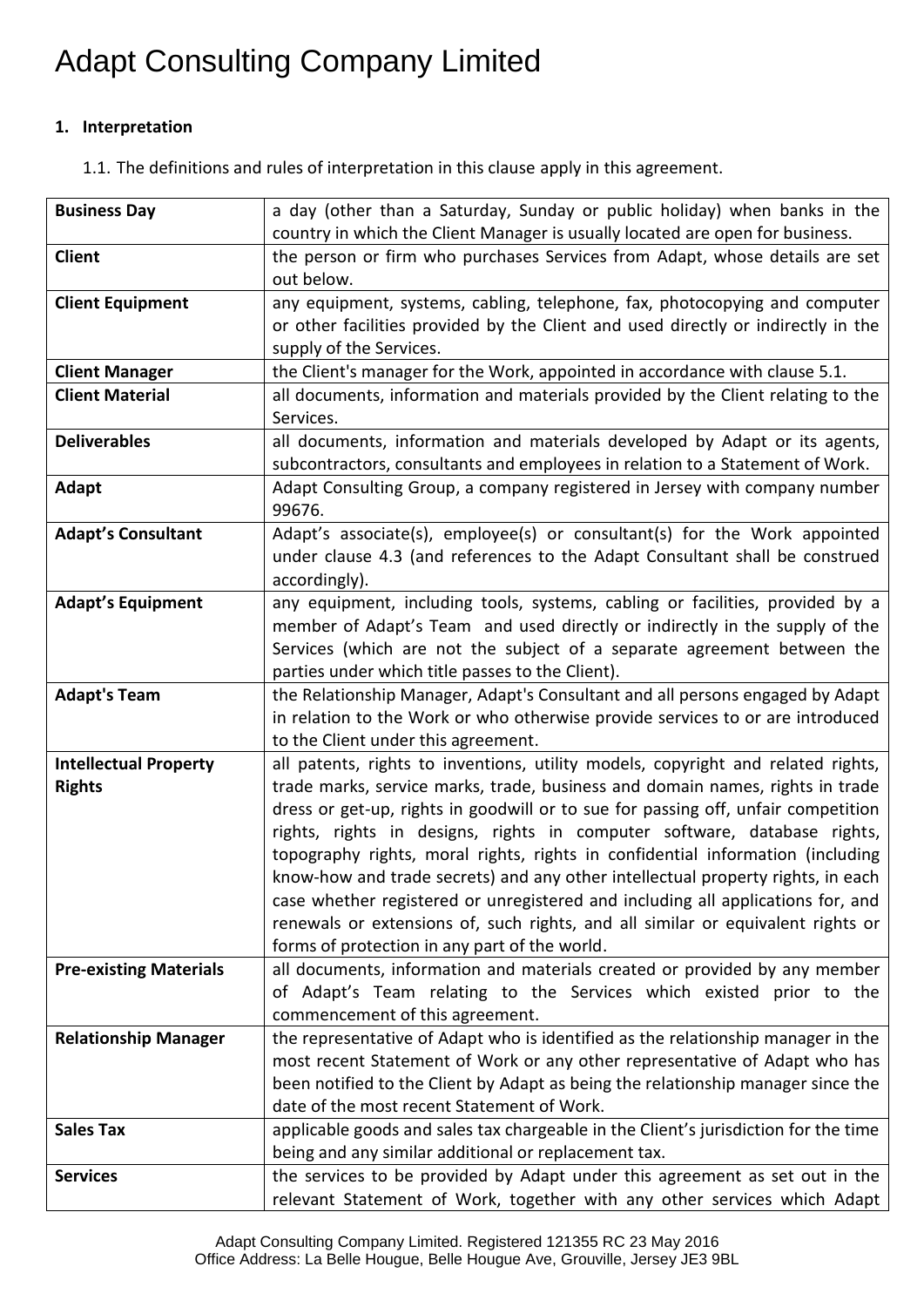|                          | provides or agrees to provide to the Client.                                    |
|--------------------------|---------------------------------------------------------------------------------|
| <b>Statement of Work</b> | a detailed specification describing the Work and setting out the Work's prices, |
|                          | location and timetable, responsibilities for the provision of the Services and  |
|                          | other details set out in the Schedule and agreed in accordance with clause 3.   |
| <b>Work</b>              | work as described in the relevant Statement of Work.                            |
|                          |                                                                                 |

- 1.2. Headings in this agreement shall not affect its interpretation.
- 1.3. Any phrase introduced by the terms **includes**, **including** or any similar expression shall be construed as illustrative and shall not limit the sense of the words preceding those terms.
- 1.4. Unless the context otherwise requires, words in the singular shall include the plural and in the plural shall include the singular.
- 1.5. The schedule forms part of this agreement. References to **clauses** and **the Schedule** are, unless otherwise provided, references to the clauses of and the schedule to this agreement.
- 1.6. References to **parties** are to the Client and Adapt.

### **2. Master agreement and duration**

- 2.1. This agreement will form the basis of a master agreement between the parties. Save as set out in clause 2.3, specific Work undertaken by Adapt for the Client under this agreement shall be detailed in a Statement of Work in substantially the same form set out in the Schedule signed by the parties and, unless specified to the contrary, be governed by and be deemed to form part of this agreement. In the case of conflict or ambiguity between any provision contained in this agreement and any provision contained in any Statement of Work, the provision in the Statement of Work shall take precedence.
- 2.2. Adapt shall provide the Services to the Client on the terms of this agreement. This agreement shall continue indefinitely until terminated in accordance with clauses 7.6 or 10 or 11.2.
- 2.3. For the avoidance of doubt, in circumstances where Adapt provides services to the Client which have not been agreed in a Statement of Work but which are provided on an ad hoc or informal basis or which are similar to Services agreed in a Statement of Work but which are provided after any termination or expiry date set out in a Statement of Work, or after the expiry of a period of time set out in a Statement of Work, such ad hoc or informal or similar services shall be provided by Adapt on the terms of this agreement.

#### **3. Statement of Work**

- 3.1. A Statement of Work shall be agreed in the following manner:
	- 3.1.1. the Client shall provide Adapt with a request for a Statement of Work, setting out the requirements and specifications of the services which it is requesting from Adapt, including a description of what work is to be done, dates by which each stage of the work is requested to be started and finished, Deliverables, Client Materials and such other information as Adapt may request to allow Adapt to prepare a draft Statement of Work;
	- 3.1.2. Adapt shall provide the Client with a proposed Statement of Work; and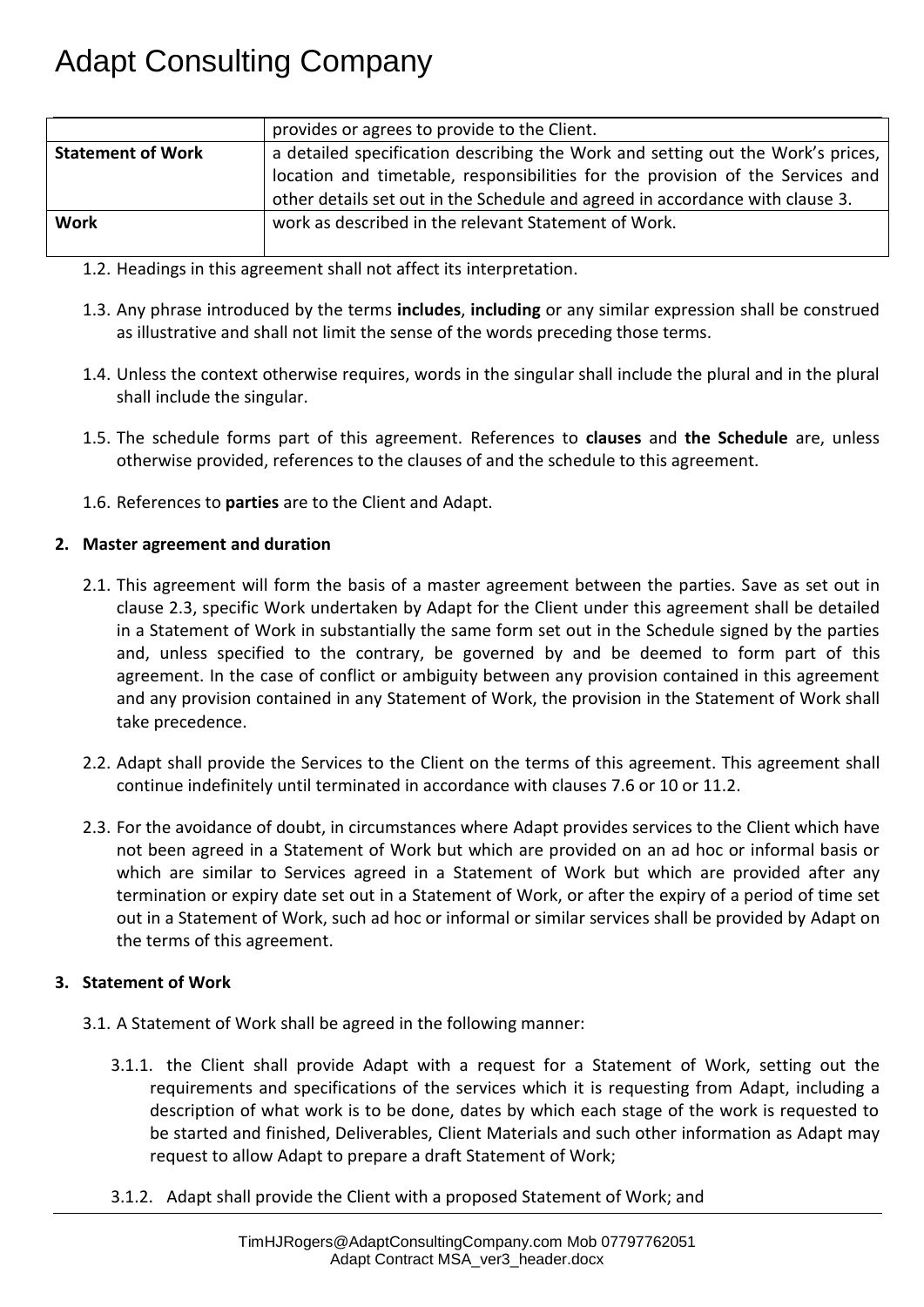- 3.1.3. the Client shall, within five Business Days of receipt of a proposed Statement of Work, either reject or agree such Statement of Work. When the Statement of Work has been agreed, the parties shall both sign a copy of it and it shall be deemed to be governed by and subject to the terms of this agreement.
- 3.2. Once a Statement of Work has been agreed and signed in accordance with clause 3.1.3, no amendment shall be made to it except in accordance with clause 6 and clause 13.5.

#### **4. Adapt's responsibilities**

- 4.1. Adapt shall use all reasonable endeavours to manage and provide the Services, and to deliver the Deliverables to the Client, in accordance with each Statement of Work in all material respects.
- 4.2. Adapt shall use all reasonable endeavours to meet any performance dates specified in a Statement of Work, but any such dates shall be estimates only and time for performance by Adapt shall not be of the essence of this agreement.
- 4.3. Subject to the Client's approval (such approval not to be unreasonably withheld or delayed), Adapt shall appoint Adapt's Consultant in respect of each task of Work. The Relationship Manager (but not Adapt's Consultant or any other member of Adapt's Team) shall have authority contractually to bind Adapt on all matters relating to the Work. Subject to clause 4.4, Adapt shall use all reasonable endeavours to ensure that the same people act as Adapt's Consultant and as the Relationship Manager throughout the term of the Work.
- 4.4. If, acting reasonably, the Client considers that the Adapt Consultant is not satisfactory, it shall notify Adapt of that fact in writing. Without prejudice to clause 6.6, the Client Manager and the Relationship Manager shall use all reasonable endeavours to resolve the Client's concerns in good faith as soon as practicable. If the Client Manager and the Relationship Manager are not able to resolve the Client's concerns prior to the expiry of the period of ten Business Days from the date of the notice sent by the Client in accordance with this clause 4.4, Adapt shall use all reasonable endeavours to replace the Consultant as soon as reasonably practicable following receipt of such notice from the Client.
- 4.5. Adapt shall use all reasonable endeavours to observe and procure that all members of Adapt's Team observe all health and safety rules and regulations and any other reasonable security requirements that apply at any of the Client's premises and that have been communicated to it under clause 5.1.3, provided that it shall not be liable under this agreement if, as a result of such observation, it is in breach of any of its obligations under this agreement.

#### **5. The Client's obligations**

- 5.1. The Client shall:
	- 5.1.1. provide the Client Materials and Client Equipment and co-operate with Adapt in all matters relating to the Services and appoint the Client Manager in relation to each task of Work, who shall have the authority to bind the Client contractually on matters relating to that Work;
	- 5.1.2. promptly and without charge, respond to and provide such information and access to the Client's premises, office accommodation and services, data and other facilities as Adapt or any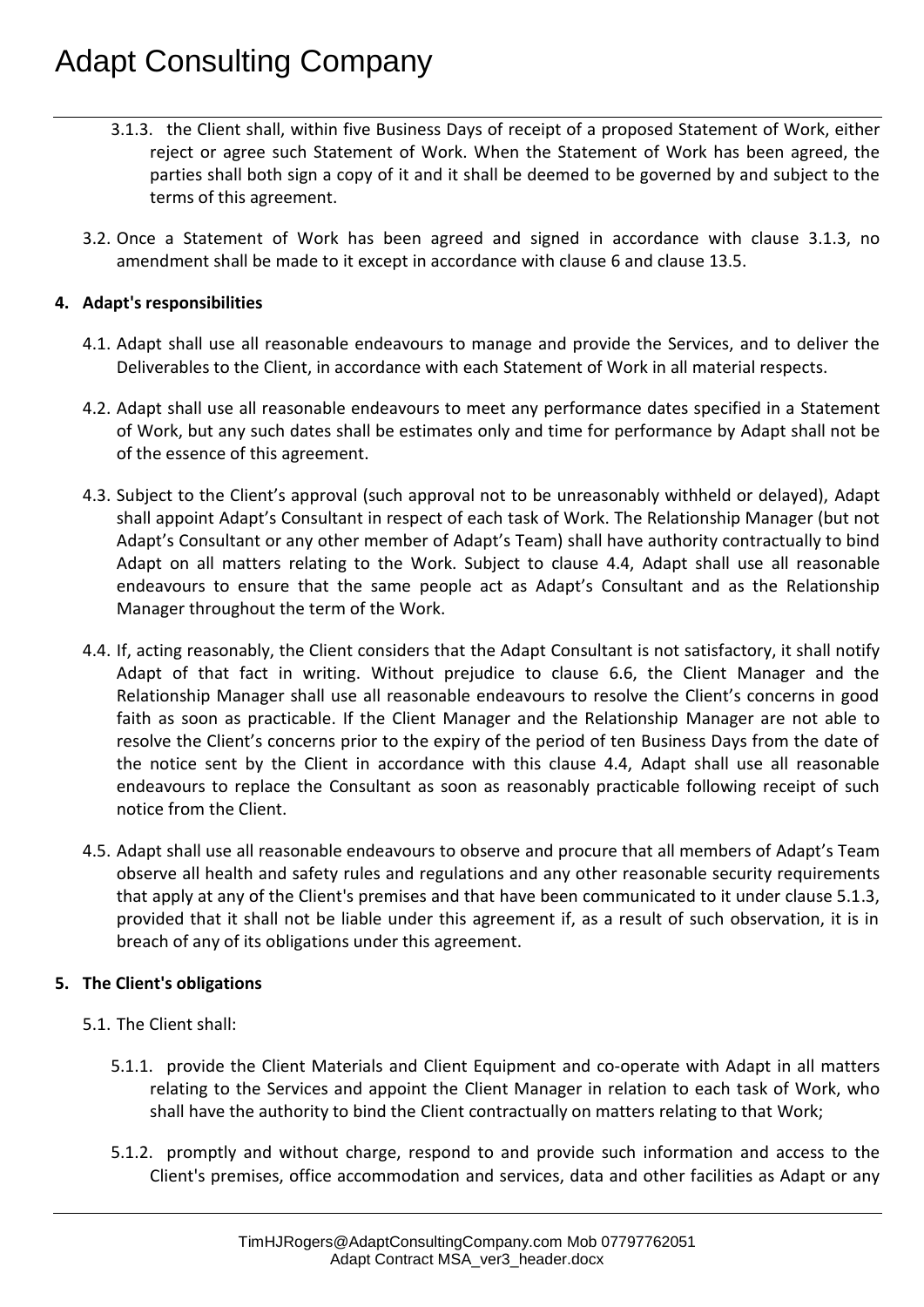member of the Adapt Team reasonably requests in order for Adapt to perform its obligations under this agreement;

- 5.1.3. inform Adapt of all health and safety rules and regulations and any other reasonable security requirements that apply at any of the Client's premises; and
- 5.1.4. ensure that all the Client Equipment is in good working order and suitable for the purposes for which it is used in relation to the Services.
- 5.2. If Adapt's performance of its obligations under this agreement is prevented or delayed by any act or omission of the Client Manager or the Client, its agents, subcontractors, consultants or employees, Adapt shall not be liable for any costs, charges or losses sustained or incurred by the Client that arise directly or indirectly from such prevention or delay.
- 5.3. The Client shall be liable to pay to Adapt, on demand, all reasonable costs, charges or losses sustained or incurred by Adapt (including any direct, indirect or consequential losses, loss of profit and loss of reputation, loss or damage to property and those arising from injury to or death of any person and loss of opportunity to deploy resources elsewhere) that arise directly or indirectly from the Client's fraud, negligence, failure to perform or delay in the performance of any of its obligations under this agreement, subject to Adapt confirming such costs, charges and losses to the Client in writing.
- 5.4. In the absence of Adapt's written consent, the Client shall not at any time from the date of this agreement until the date falling 12 calendar months after the expiry or termination of this agreement, whether directly or indirectly, solicit or entice away or attempt to solicit or entice away from Adapt or employ or attempt to employ any member of Adapt's Team. Without prejudice to clause 5.3, the Client shall pay to Adapt, on demand, all reasonable costs, charges or losses sustained or incurred by Adapt in connection with the breach by the Client of this clause 5.4 (including, for the avoidance of doubt, any costs, charges or losses arising out of the transfer by operation of law of the employment of any member of Adapt's Team to the Client).

#### **6. Change control**

- **6.1.** The Relationship Manager and the Client Manager shall meet on a regular basis to be agreed, but in any case no less frequently than every 3 months to discuss matters relating to the Services. If either party wishes to change the scope of the Services or a Statement of Work, it shall submit details of the requested change to the other in writing.
- 6.2. If either party requests a change to the scope of the Services or a Statement of Work, Adapt shall provide a written estimate to the Client of:
	- 6.2.1. the likely time required to implement the change;
	- 6.2.2. any necessary variations to Adapt's charges arising from the change;
	- 6.2.3. the likely effect of the change on any existing Statement of Works; and
	- 6.2.4. any other impact of the change on this agreement.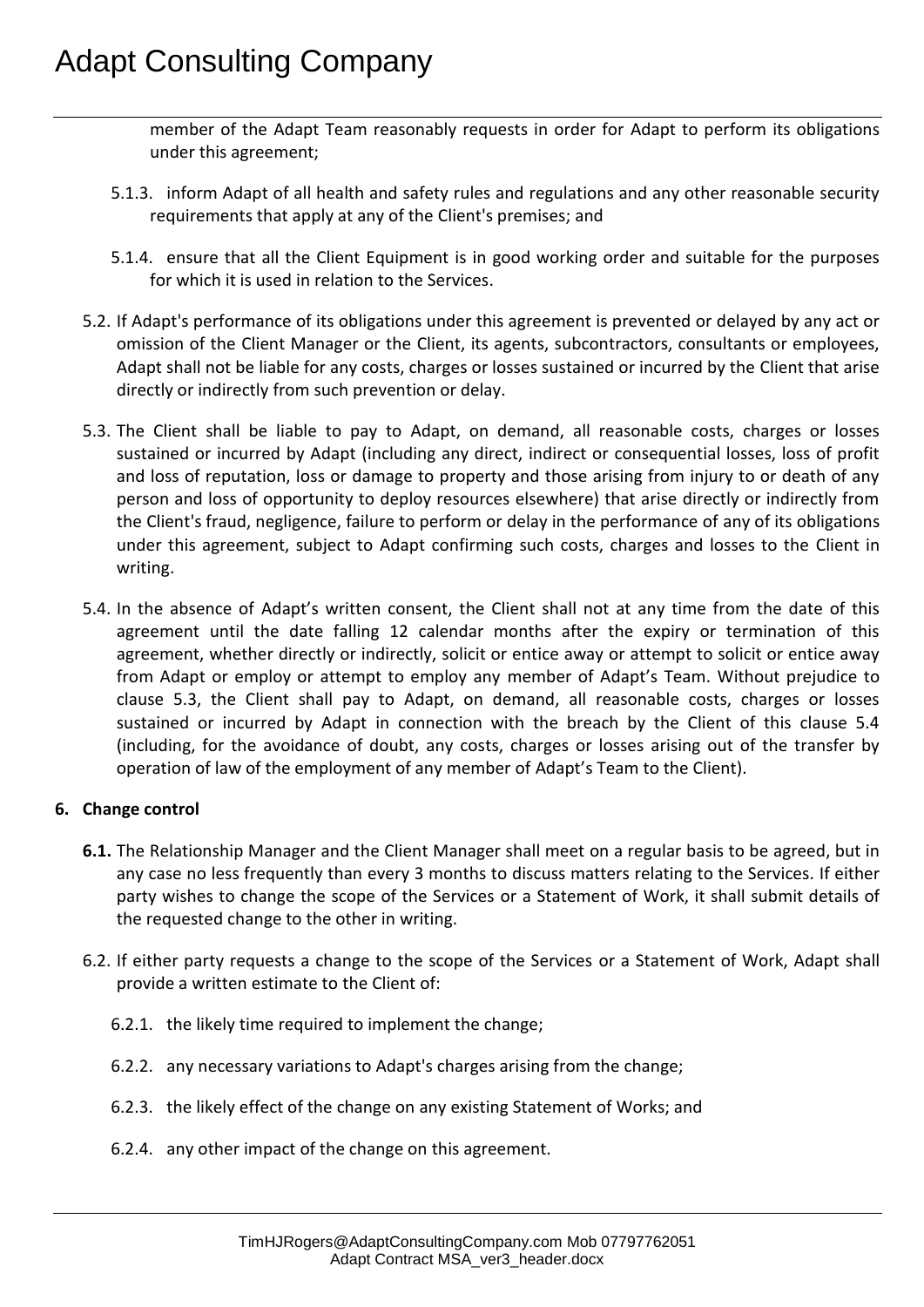- 6.3. Unless both parties consent to a proposed change, there shall be no change to the relevant Services or Statement of Work or this agreement.
- 6.4. If both parties consent in writing to a proposed change and to the variations to the relevant Statement of Work and the terms of this agreement which are necessary in order to effect that change, this agreement shall be deemed to have been varied in accordance with clause 13.5.
- 6.5. If either party requests a change to the scope of the Services or the Statement of Work, or to the terms of this agreement, in order to comply with any law of England and Wales, Jersey, Guernsey, the European Union or any other law or regulation, regulatory policy, guideline or industry code which apply from time to time to the provision of the Services or to that party, and such changes do not materially affect the nature, scope of, or charges for the Services, the other party shall not unreasonably withhold consent to it.
- 6.6. If at any time the Client is not satisfied with the performance by Adapt or any member of Adapt's Team of the obligations under this agreement, or wishes to query the amount of any invoice raised by Adapt, the Client should contact the Relationship Manager in the first instance. If at any time Adapt is not satisfied with the performance by the Client of its obligations under this agreement, Adapt should contact the Client Manager in the first instance. The parties should use all reasonable endeavours to resolve any complaint or issue which is raised by one party with the other under this clause 6.6 in good faith as soon as practicable.

#### **7. Charges and payment**

- 7.1. In consideration of the provision of the Services by Adapt, the Client shall pay the charges set out in the relevant Statement of Work, which shall specify whether the charges shall be on a time spent basis, a fixed-price basis or a combination of both. Clause 7.2 shall apply if Adapt provides Services on a time spent basis, and clause 7.3 shall apply if the Client provides Services on a fixed-price basis. The remaining provisions of this clause 7 shall apply in either case.
- 7.2. Where Services are provided on a time spent basis, unless agreed otherwise in a Statement of Work:
	- 7.2.1. the charges payable for the Services shall be calculated in accordance with Adapt's standard daily fee rates for each member of Adapt's Team, as notified by Adapt to the Client from time to time;
	- 7.2.2. save as set out below, Adapt's standard daily fee rates for each individual person are calculated on the basis of a seven-and-a-half-hour day, worked between such hours as the Client shall notify Adapt or, in the absence of such notification, between 09:00 hours and 17:30 hours (with a one-hour break for lunch) on Business Days (the **Standard Hours**). Adapt anticipates that, in certain circumstances, members of Adapt's Team will be required to work outside of the Standard Hours in order to provide the Services in accordance with the relevant Statement of Work. Adapt acknowledges that this is consistent with usual business practice and, accordingly will only seek to charge an overtime rate in respect of hours worked outside of the Standard Hours where:

such additional hours are excessive;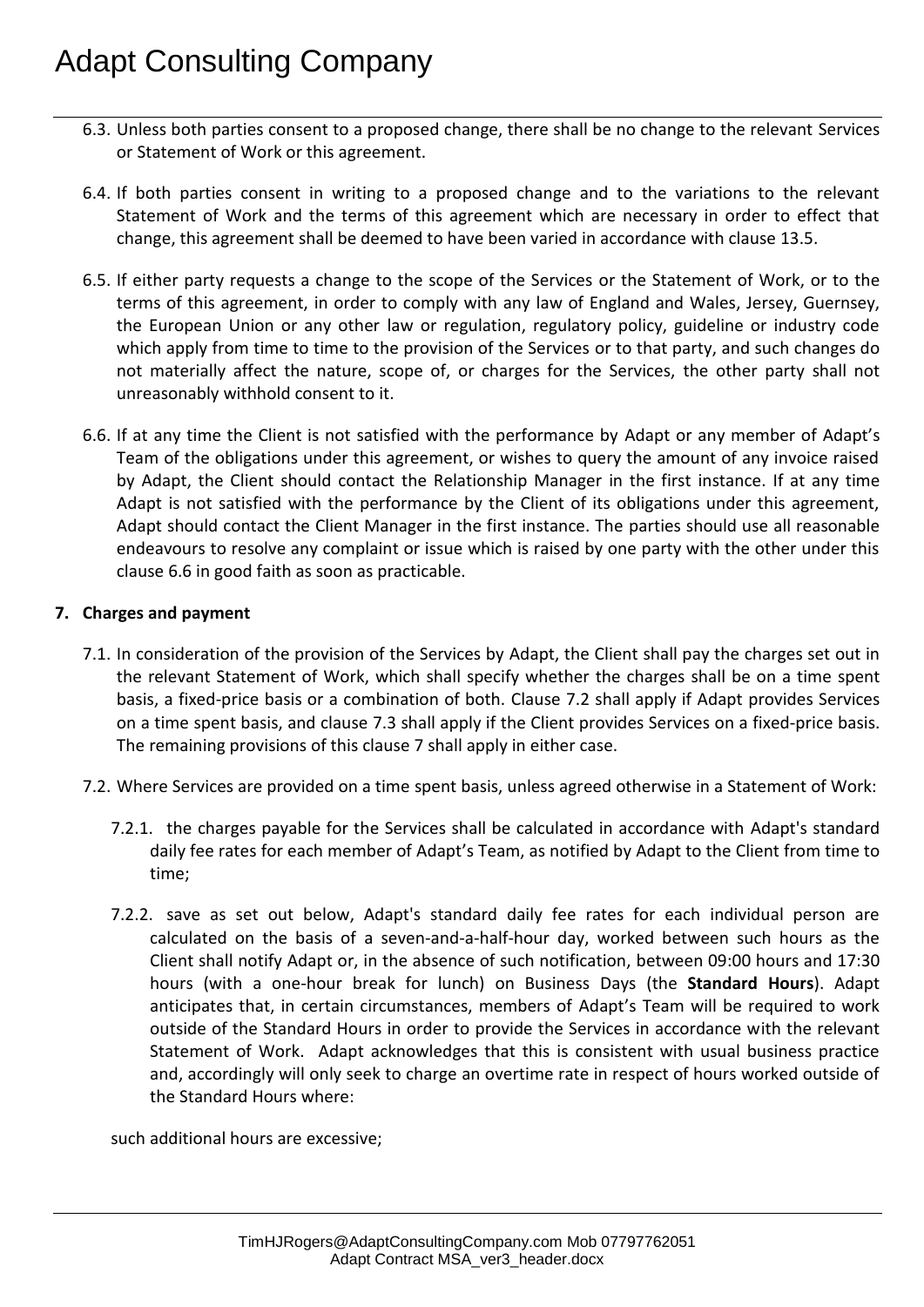members of Adapt's Team are required to work outside of the Standard Hours on a routine or consistent (as opposed to occasional) basis; or

where the Client so consents in writing.

Where Adapt charges an overtime rate, it shall be 133% of the normal hourly fee rate for each hour or part hour worked by that member of Adapt's Team;

- 7.2.3. Adapt shall ensure that each member of Adapt's Team shall complete time sheets recording time spent on the Services, and Adapt shall use such time sheets to calculate the charges covered by each monthly invoice referred to in clause 7.2.4; and
- 7.2.4. Adapt shall invoice the Client monthly in arrears for its charges for time and expenses (together with Sales Tax where appropriate) for the month concerned, calculated as provided in this clause 7.2 and clause 7.4. Each invoice shall set out the time spent by each member of Adapt's Team and provide a detailed breakdown of any expenses.
- 7.3. Where Services are provided for a fixed-price, the total price for the Services shall be the amount set out in a Statement of Work. Adapt reserves the right to raise invoices (which may include any expenses incurred) on a monthly or interim basis. Adapt will send a final invoice following completion of each task of Work.
- 7.4. Any fixed-price and daily rate contained in a Statement of Work shall exclude:
	- 7.4.1. the cost of hotel, travelling and any other ancillary expenses reasonably and properly incurred by members of Adapt's Team in connection with the Services and the cost of services reasonably and properly provided by third parties and required by Adapt for the supply of the Services. Unless otherwise agreed, all travel costs are charged from the relevant member of Adapt's Team's home. Such expenses, materials and third party services shall be invoiced by Adapt; and
	- 7.4.2. Sales Tax, if applicable, which Adapt shall charge at the appropriate rate.
- **7.5.** The Client shall pay each invoice which is submitted to it by Adapt, within 15 calendar days of the date of the invoice, to the bank account identified in the invoice submitted to it by Adapt.
- **7.6.** In circumstances where the parties agree that all or certain members of Adapt's Team are to be available to the Client during specific time periods then:
	- 7.6.1. notwithstanding any other provisions of this agreement; and
	- 7.6.2. irrespective of whether those members of Adapt's Team are engaged in providing the Services during those time periods,
	- 7.6.3. the Client shall be required to pay the standard daily rates for those members of Adapt's Team for those time periods (together with Sales Tax where appropriate).
- 7.7. Adapt reserves the right to increase its standard fee rates, provided that (subject to clause 7.8) such charges cannot be increased more than once in any 12 calendar month period. Adapt will give the Client written notice of any such increase one calendar month before the proposed date of the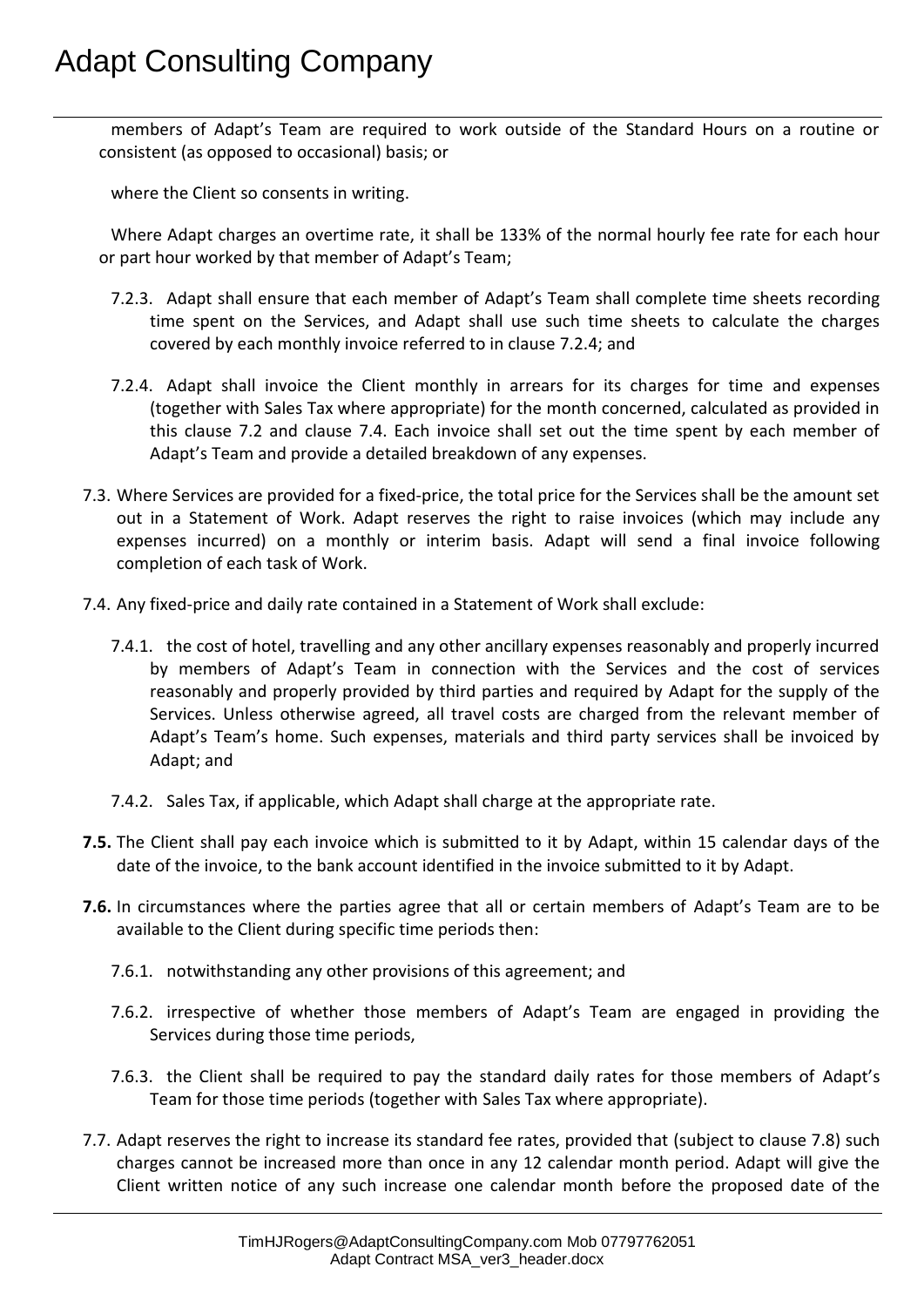increase. If such increase is not acceptable to the Client, it shall notify Adapt in writing within ten Business Days of the date of Adapt's notice and Adapt shall have the right without limiting its other rights or remedies to terminate this agreement by giving ten Business Day's written notice to the Client.

- 7.8. Adapt shall have the right to increase its standard or daily day rates more than once in any 12 calendar month period in circumstances where:
	- 7.8.1. Adapt's costs are materially increased as the result of any legislative or governmental action or the decision of any taxation authority; or
	- 7.8.2. (in relation to a specific member or members of Adapt's Team) the costs to Adapt of engaging that member(s) are materially increased.
- 7.9. Without limiting any other rights or remedies of Adapt, if the Client fails to make any payment due to Adapt under this agreement by the due date for payment (**Due Date**), Adapt shall have the right to charge interest on the overdue amount at the rate of two per cent per annum above the then current HSBC Bank plc base rate accruing on a daily basis from the Due Date until the date of actual payment of the overdue amount, whether before or after judgment, and compounding quarterly.
- 7.10. Nothing in this clause 7 shall prejudice or impair Adapt's right to claim late payment interest under the Late Payment of Commercial Debts (Interest) Act 1998.
- 7.11. Adapt shall invoice the Client on a calendar month basis for payment within 15 days of the date of the invoice. The Client is in default of contract if an invoice is not paid on time. Adapt is entitled to cease or suspend its services, after having given the Client notice of such default and Adapt shall not be liable with respect to any consequence of such cessation or suspension.

### **8. Intellectual Property Rights**

- 8.1. Save where the parties expressly agree otherwise, all Intellectual Property Rights and all other rights in the Deliverables and the Pre-existing Materials shall be owned by Adapt. Subject to clause 8.2, Adapt licenses all such rights to the Client free of charge and on a non-exclusive, worldwide basis to such extent as is necessary to enable the Client to make reasonable use of the Deliverables and the Services. Save where the parties expressly agree otherwise, if this agreement is terminated, this licence will automatically terminate.
- 8.2. The Client acknowledges that, where Adapt does not own any of the Pre-existing Materials, the Client's use of those rights in Pre-existing Materials is conditional on Adapt obtaining a written licence (or sub-licence) from the relevant licensor or licensors on such terms as will entitle Adapt to license such rights to the Client.

#### **9. Confidentiality and data protection**

9.1. Save where the parties expressly agree otherwise, a party (**Receiving Party**) shall keep in strict confidence all technical or commercial know-how, specifications, inventions, processes or initiatives which are of a confidential nature and have been disclosed to the Receiving Party by the other party (**Disclosing Party**), its employees, agents or subcontractors, and any other confidential information concerning the Disclosing Party's business or its products or its services which the Receiving Party may obtain. The Receiving Party shall restrict disclosure of such confidential information to such of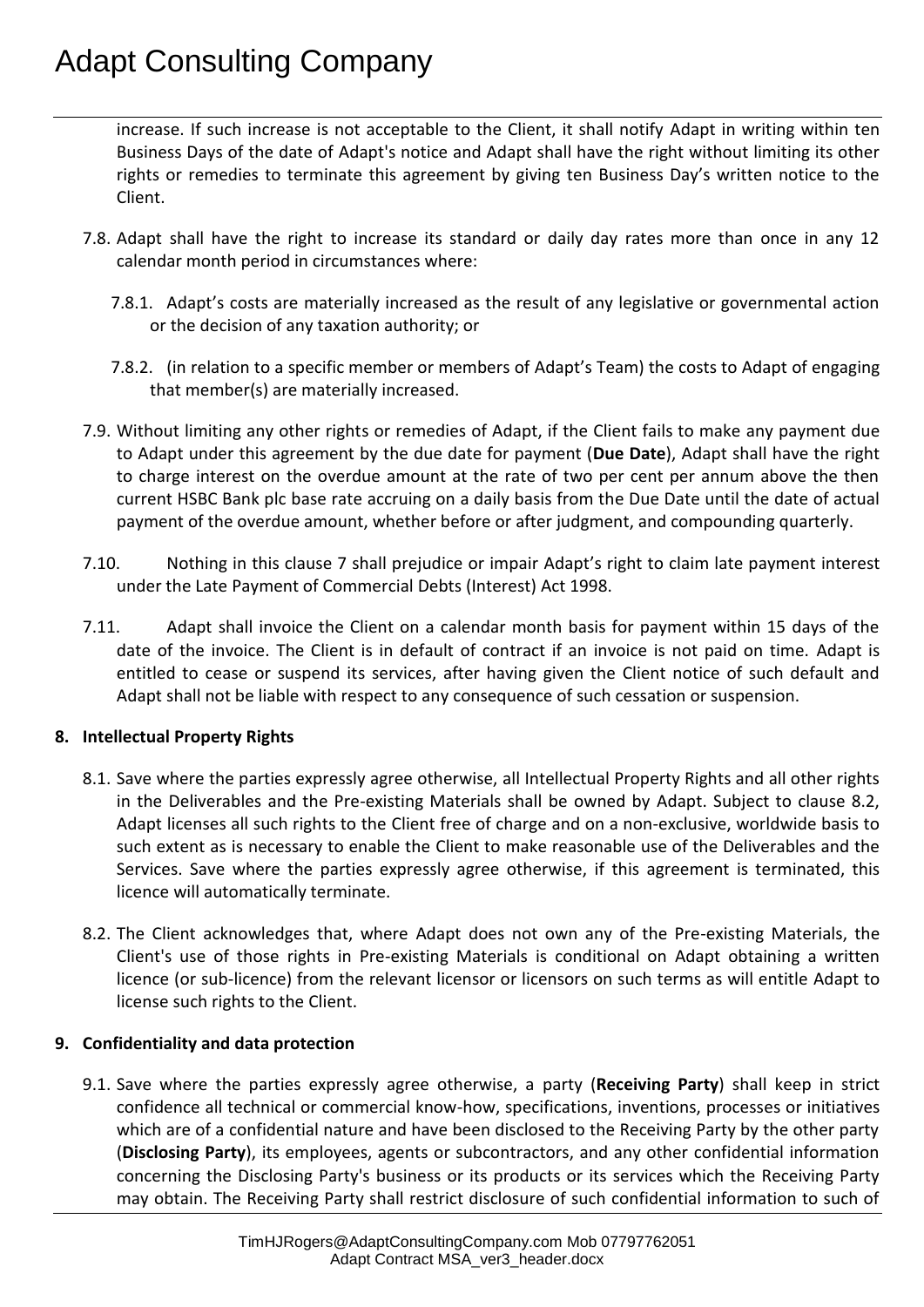its employees, agents or subcontractors as need to know it for the purpose of discharging the Receiving Party's obligations under this agreement, and shall ensure that such employees, agents or subcontractors are subject to obligations of confidentiality corresponding to those which bind the Receiving Party. This clause 9.1 shall survive termination of this agreement.

- 9.2. Subject to clause 8.1, all materials, equipment and tools, drawings, specifications and data supplied by Adapt to the Client (including Pre-existing Materials and Adapt's Equipment) shall, at all times, be and remain as between Adapt and the Client the exclusive property of Adapt, but shall be held by the Client in safe custody at its own risk and maintained, insured and kept in good condition by the Client until returned to Adapt.
- 9.3. Each party warrants that it will process all data in connection with this agreement in compliance with all applicable laws, enactments, regulations, orders, standards and other similar instruments in any applicable jurisdiction.

#### **10. Termination**

- 10.1. Without prejudice to any other rights or remedies which the parties may have, either party may terminate this agreement without liability to the other immediately on giving notice to the other if:
	- 10.1.1. the other party fails to pay any undisputed amount due under this agreement on the due date for payment and remains in default at least 30 days after being notified in writing to make such payment; or
	- 10.1.2. the other party is subject to any formal insolvency procedure, or any step is taken in relation to such a procedure (other than for the sole purpose of a scheme for the solvent amalgamation of that party with another person or the solvent reconstruction of that party) or ceases, or threatens to cease, to carry on business.
- 10.2. Either party may terminate this agreement at any time, in whole or in part, on giving not less than two calendar months' prior written notice to the other party.
- 10.3. On termination of this agreement for any reason:
	- 10.3.1. the Client shall:

immediately pay to Adapt all of Adapt's outstanding unpaid invoices and interest and, in respect of Services supplied but for which no invoice has been submitted, Adapt may submit an invoice, which shall be payable immediately on receipt; and

return all of Adapt's Equipment and Pre-existing Materials. If the Client fails to do so, then Adapt may enter the Client's premises and take possession of them; and

10.3.2. the accrued rights and liabilities of the parties as at termination and clauses 8, 9, 10, 12 and 13.9 shall survive and continue in full force and effect.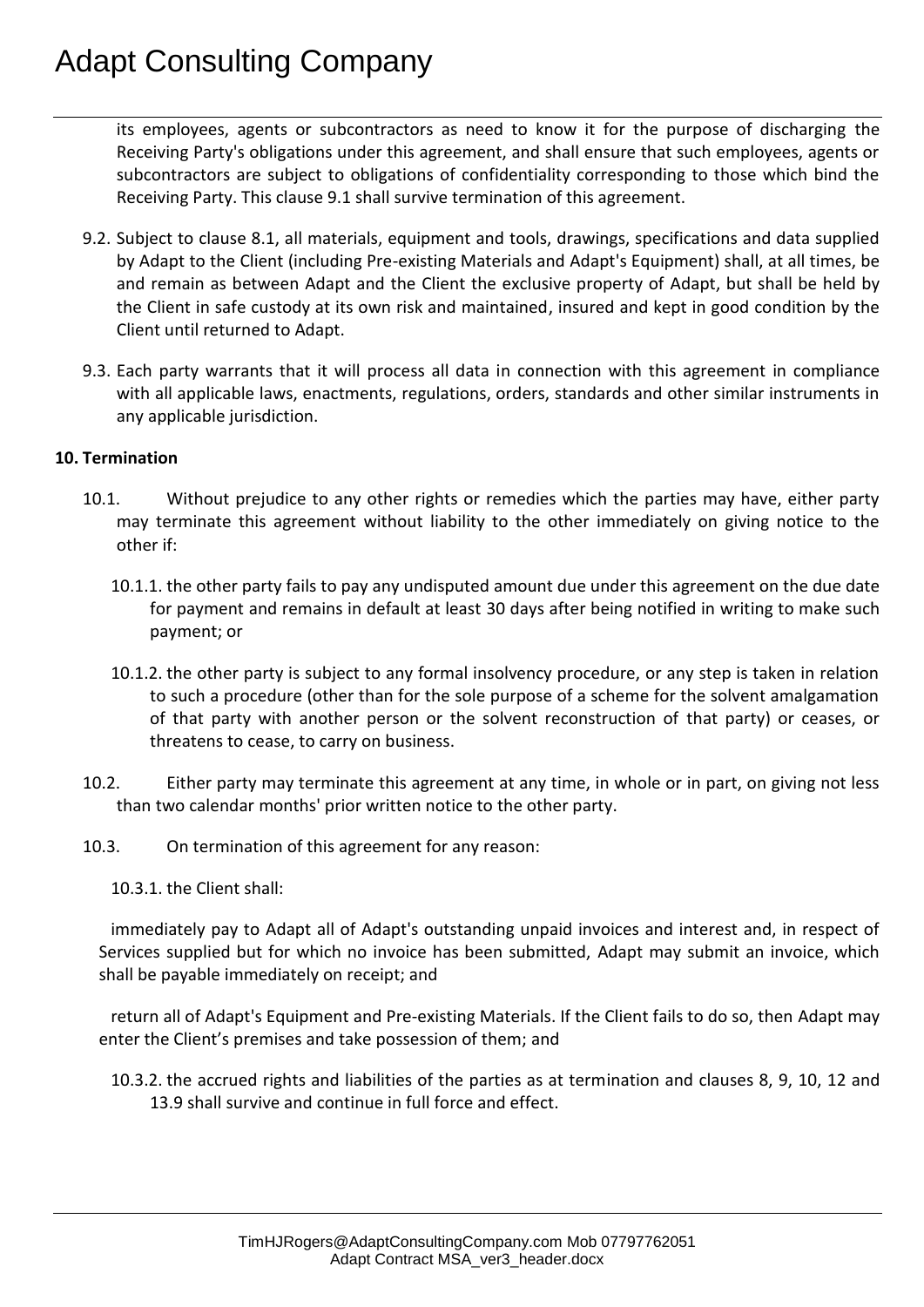#### **11. Force majeure**

- 11.1. Neither party (the **Prevented Party**) shall be liable to the other for any delay or failure in performing its obligations under this agreement to the extent that such delay or failure is caused by an event or circumstances that is beyond the reasonable control of that party, and which by its nature could not have been foreseen by that party or, if it could have been foreseen, was unavoidable, provided that the Prevented Party shall use all reasonable endeavours to cure any such events or circumstances and resume performance of its obligations as quickly as possible.
- 11.2. If any events or circumstances prevent the Prevented Party from carrying on its obligations under this agreement for a continuous period of more than 30 calendar days, the other party may terminate this agreement immediately by giving notice to the Prevented Party.

#### **12. Limitation of liability – THE CLIENT'S ATTENTION IS DRAWN PARTICULARLY TO THIS CLAUSE**

- 12.1. Nothing in this agreement shall limit or exclude Adapt's liability for:
	- 12.1.1. death or personal injury caused by its negligence, or the negligence of its employees, agents or subcontractors; or
	- 12.1.2. fraud or fraudulent misrepresentation.
- 12.2. Subject to clause 12.1:
	- 12.2.1. Adapt shall not be liable to the Client, whether in contract, tort (including negligence), breach of statutory duty, or otherwise, for any loss of profit, or any indirect or consequential loss arising under or in connection with this agreement; and
	- 12.2.2. without prejudice to the limitations of liability in this agreement, Adapt's total liability to the Client in respect of all other losses arising under or in connection with this agreement, whether in contract, tort (including negligence), breach of statutory duty, or otherwise, in relation to:

each task of Work shall not exceed the price paid for the relevant Work; or

Services that do not form part of the Work, shall not exceed the price paid for the relevant Services.

- 12.3. Without prejudice to clause 12.2, Adapt shall not be liable to the Client, whether in contract, tort (including negligence), breach of statutory duty, or otherwise, unless the Client has given the Relationship Manager notice in writing of a claim, summarising the nature of that claim, the amount claimed and reasonable details of the matter or default which gives rise to the claim within the period of two years beginning on the date on which the relevant Work was completed (or, in circumstances where the claim relates to services provided by Adapt under clause 2.3, the date on which the relevant services were provided (or the last of such days, where such services were provided over a period of days)).
- 12.4. Except as set out in this agreement or in any Statement of Work, all warranties, conditions and other terms implied by statute or common law are, to the fullest extent permitted by law, excluded from this agreement.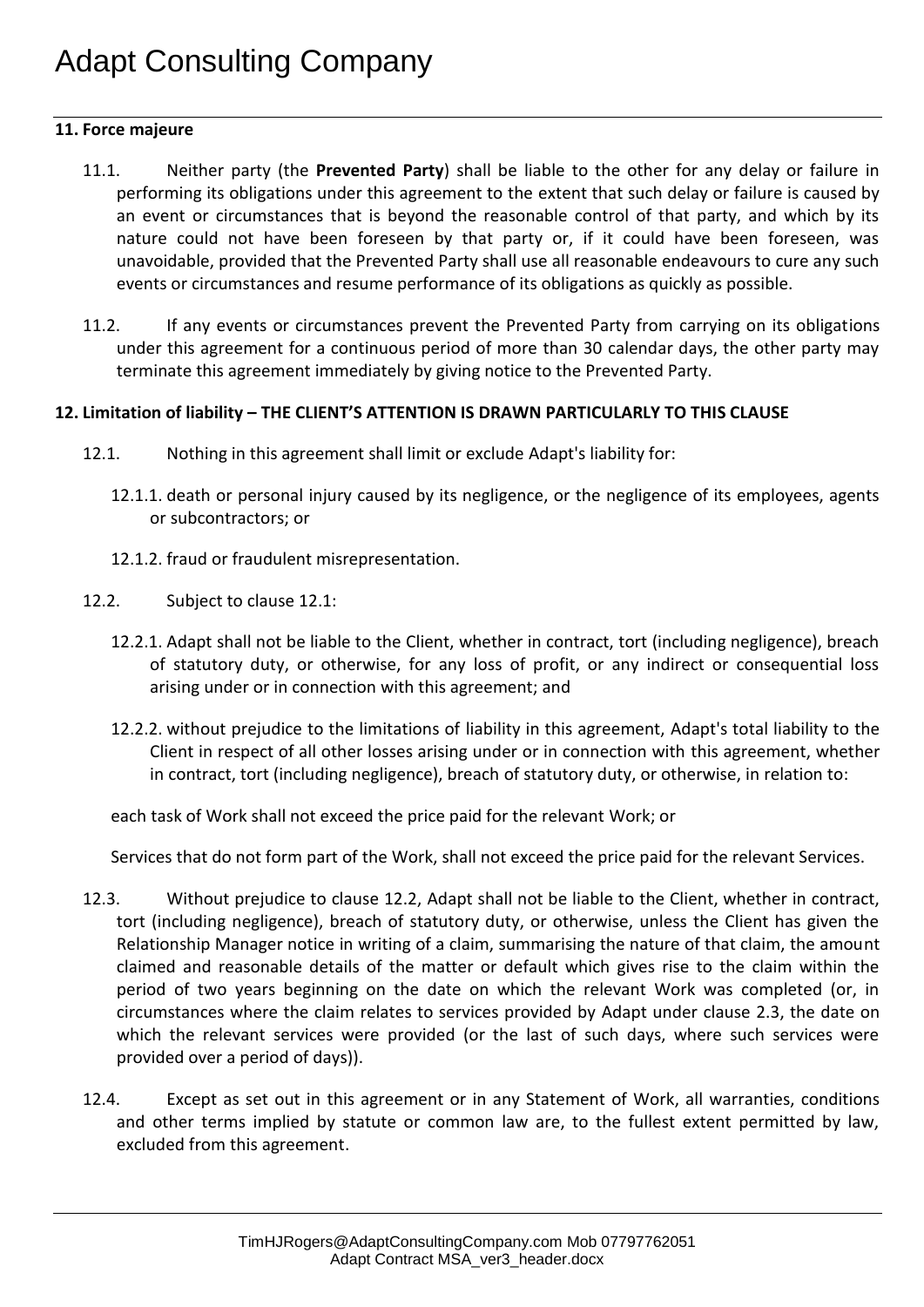### **13. General provisions**

- 13.1. Any notice or other communication required to be given to a party under or in connection with this agreement shall be in writing and shall be delivered to the other party personally or sent by prepaid first-class post, recorded delivery or by commercial courier, to its registered office (if a company) or (in any other case) its principal place of business, or sent by fax to the other party's main fax number. Any notice or other communication shall be deemed to have been duly received, if delivered personally, when left at the address referred to above or, if sent by pre-paid first-class post or recorded delivery, at 9:00 hours on the second Business Day after posting, or if delivered by commercial courier, on the date and at the time that the courier's delivery receipt is signed, or if sent by registered airmail, at 09:00 hours in the place of receipt on the fifth Business Day after positing, or if sent by fax, on the next Business Day after transmission. This clause 13.1 shall not apply to the service of any proceedings or other documents in any legal action. Writing shall not include e-mails and for the avoidance of doubt notice given under this agreement shall not be validly served if sent by e-mail.
- 13.2. If any court or competent authority finds that any provision of this agreement (or part of any provision) is invalid, illegal or unenforceable, that provision or part-provision shall, to the extent required, be deemed to be deleted, and the validity and enforceability of the other provisions of this agreement shall not be affected. If any invalid, unenforceable or illegal provision of this agreement would be valid, enforceable and legal if some part of it were deleted, the parties agree that the provision shall apply with the minimum modification necessary to make it legal, valid and enforceable.
- 13.3. This agreement (together with the relevant Statement of Work and any confidentiality agreement entered into by the parties) constitutes the whole agreement between the parties and supersedes all previous agreements between the parties relating to its subject matter. Each party acknowledges that, in entering into this agreement, it has not relied on, and shall have no right or remedy in respect of, any statement, representation, assurance or warranty (whether made negligently or innocently) other than as expressly set out in this agreement. Nothing in this clause shall limit or exclude any liability for fraud.
- 13.4. Any waiver of any paragraph or clause must be made expressly in writing. No failure or delay by a party to exercise any right or remedy provided under this agreement or by law shall constitute a waiver of that or any other right or remedy, nor shall it preclude or restrict the further exercise of that or any other right or remedy. No single or partial exercise of such right or remedy shall preclude or restrict the further exercise of that or any other right or remedy.
- 13.5. Any variation of this agreement shall have no effect unless agreed in writing by the parties.
- 13.6. A person who is not a party to this agreement shall not have any rights under or in connection with it.
- 13.7. Adapt may at any time assign, transfer, charge, subcontract or deal in any other manner with all or any of its rights under this agreement and may subcontract or delegate in any manner any or all of its obligations under this agreement to any third party or agent. The Client shall not assign, transfer, charge, subcontract or deal in any other manner with all or any of its rights or obligations under this agreement.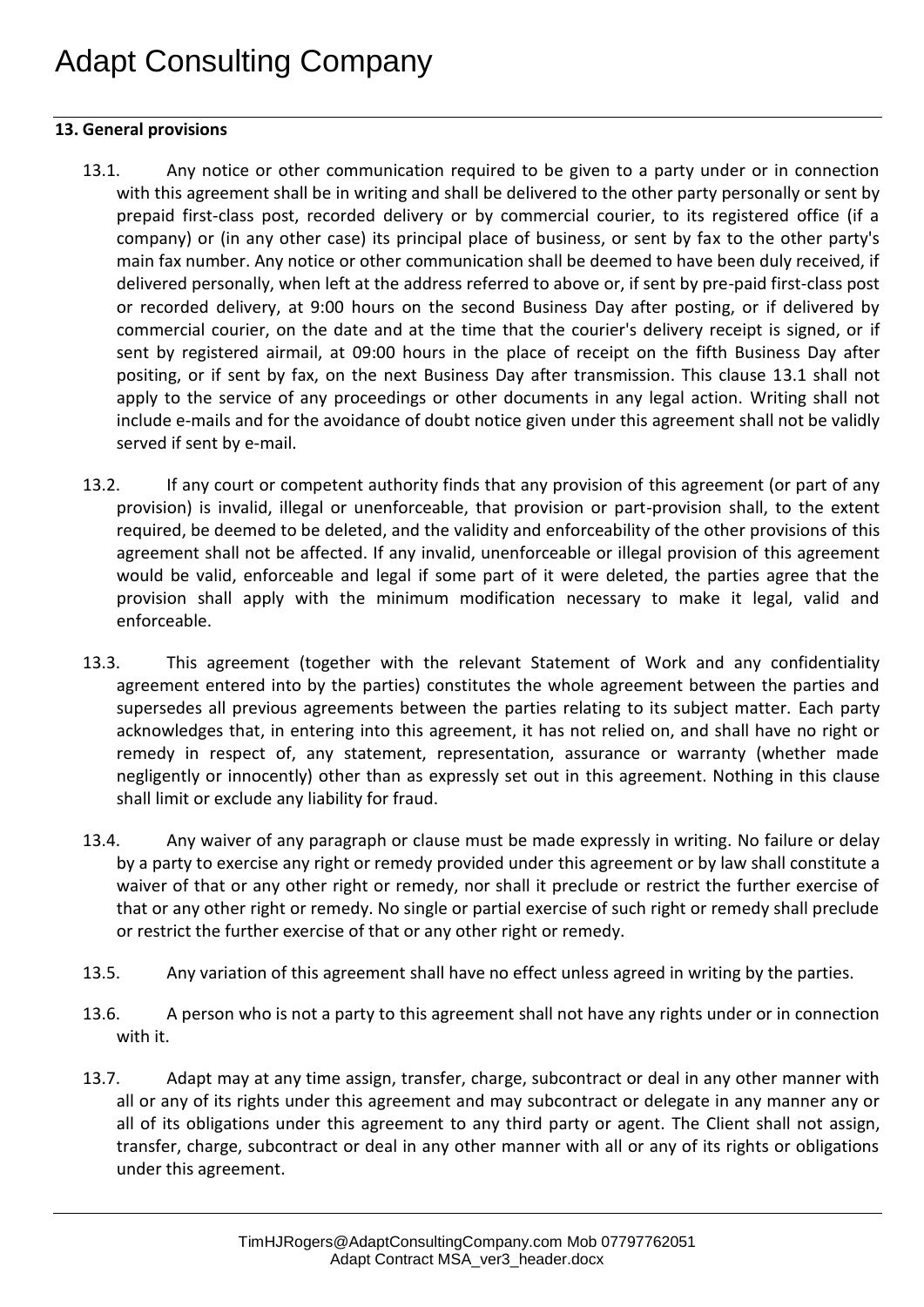- 13.8. This agreement and any Statement of Work may be executed in any number of counterparts, each of which when executed shall constitute an original, but all the counterparts shall together constitute the same agreement. This agreement and any Statement of Work may be executed by the parties by way of a digital signature (that is, an electronic communication that allows the recipient of that communication to verify the authenticity and integrity of the message).
- 13.9. The agreement and any dispute or claim arising out of or in connection with it or its subject matter or formation (including any non-contractual disputes or claims) shall be governed by and construed in accordance with the law of England and Wales. The parties irrevocably agree that the courts of England and Wales shall have exclusive jurisdiction to settle any dispute or claim that arises out of or in connection with this agreement or its subject matter or formation (including any noncontractual disputes or claims).

### **14. This agreement has been entered into on the date stated below.**

| Client name                                  |  |  |
|----------------------------------------------|--|--|
| Client address                               |  |  |
|                                              |  |  |
|                                              |  |  |
|                                              |  |  |
| Client registered number (if<br>applicable)  |  |  |
|                                              |  |  |
|                                              |  |  |
| for and on behalf of the Client              |  |  |
|                                              |  |  |
|                                              |  |  |
|                                              |  |  |
| Director/Partner/Member/Authorised Signatory |  |  |
|                                              |  |  |
|                                              |  |  |
| for and on behalf of Adapt Consulting Group  |  |  |